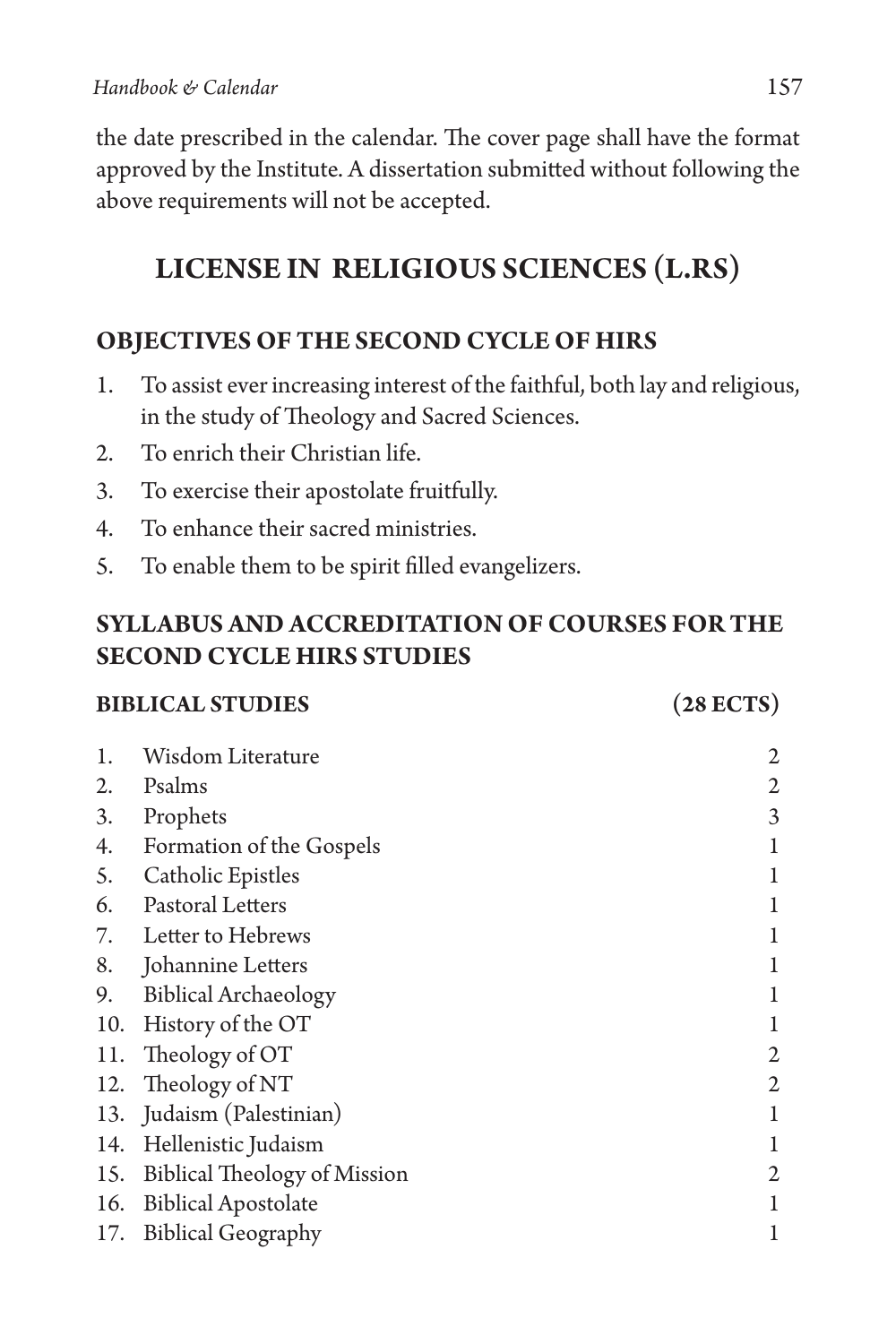| 18.                                | Sociological Approach                                     | 1                       |  |  |
|------------------------------------|-----------------------------------------------------------|-------------------------|--|--|
| 19.                                | Bible and Media                                           | 1                       |  |  |
| 20.                                | Seminar                                                   | 2                       |  |  |
| $(16$ ECTS)<br>SYSTEMATIC THEOLOGY |                                                           |                         |  |  |
| 1.                                 | Theology of Sacraments                                    | 2                       |  |  |
| 2.                                 | Pastoral Care & Anointing of the Sick                     | $\mathbf{1}$            |  |  |
| 3.                                 | Ministry & Ministries                                     | $\overline{2}$          |  |  |
| 4.                                 | God-Man-World Theology                                    | $\overline{2}$          |  |  |
| 5.                                 | Ecumenism                                                 | $\mathbf{2}$            |  |  |
| 6.                                 | Contextual Theology                                       | $\overline{2}$          |  |  |
| 7.                                 | Eco - Theology                                            | $\mathbf{1}$            |  |  |
| 8.                                 | Theology of the Laity                                     | $\mathbf{2}$            |  |  |
| 9.                                 | <b>Instituted Ministries</b>                              | $\overline{2}$          |  |  |
| (7 ECTS)<br><b>CANON LAW</b>       |                                                           |                         |  |  |
| 1.                                 | Temporal Goods of the Church and Sanctions in the Church  | $\overline{\mathbf{c}}$ |  |  |
| 2.                                 | Marriage: Canonical Aspects                               | $\mathfrak{2}$          |  |  |
| 3.                                 | Process                                                   | $\mathbf{2}$            |  |  |
| 4.                                 | Missionary Canon Law                                      | $\mathbf{1}$            |  |  |
|                                    | <b>MISSIOLOGY</b>                                         | $(38$ ECTS)             |  |  |
| 1.                                 | <b>Introduction to Missiology</b>                         | 2                       |  |  |
| 2.                                 | Indian Mission History - South, North and North East      | $\overline{2}$          |  |  |
| 3.                                 | Pope Francis and Mission in Contemporary Times            | $\mathbf{2}$            |  |  |
| 4.                                 | Hindu Christian Dialogue                                  | $\mathbf 1$             |  |  |
| 5.                                 | Mission, Communalism and Interreligious Dialogue          | $\mathfrak{2}$          |  |  |
| 6.                                 | Muslim Christian Dialogue                                 | $\mathbf{2}$            |  |  |
| 7.                                 | Dialogue with Culture                                     | $\overline{2}$          |  |  |
| 8.                                 | Environmental Protection & Eco-Mission                    | $\overline{2}$          |  |  |
| 9.                                 | The Church of the Poor: Challenges, Biblical Foundations, |                         |  |  |
| 10.                                | <b>Building Inclusive Communities</b>                     | $\mathfrak{2}$          |  |  |
| 11.                                | Dialogue with Non-Believers: Faith, Reason and Science    | $\mathfrak{2}$          |  |  |
| 12.                                | Introduction to Contextual Theology                       | $\mathfrak{2}$          |  |  |
| 13.                                | Christological Question in the Pluralistic Society        | 3                       |  |  |
| 14.                                | Politics and Mission                                      | 1                       |  |  |
| 15.                                | Church, Mission and Kingdom of God:                       |                         |  |  |
|                                    | The Fullness of Christina Life                            | 1                       |  |  |
| 16.                                | Societal Transformation                                   | 1                       |  |  |